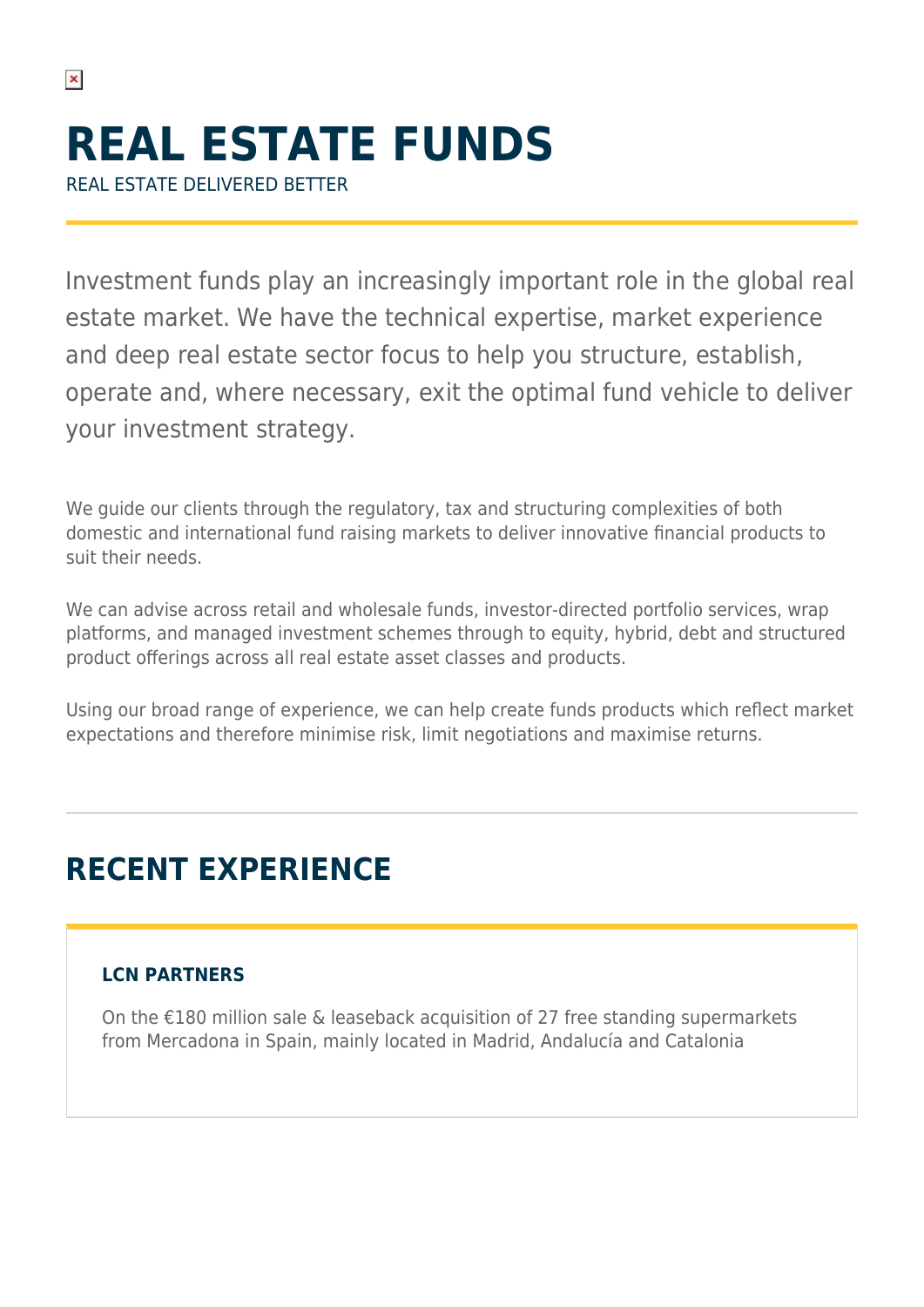#### **AEW EUROPE AND SWISS LIFE FUNDS 'EVI'**

Advised on (i) the establishment of an SCI (French investment property); and a OPCI (French property regulated fund) and (ii) the reorganisation of a French real estate portfolio for AEW Europe Value Investors.

#### **MEDICX GROUP**

Advising on the launch of MedicX Healthcare Fund, a real estate fund focussing on owning primary care facilities in the UK

### **TATA REALTY AND INFRASTRUCTURE**

Advising on the establishment of Tata Realty Initiatives Fund 1, a fund investing in Indian real estate

### **MOORFIELD GROUP**

On the launch of Moorfield Real Estate Funds I, II and III and its programme of real estate acquisitions

### **AXA REAL ESTATE**

Advising on the sale of 13 public buildings for €172 million by the Generalitat of Catalunya, Spain